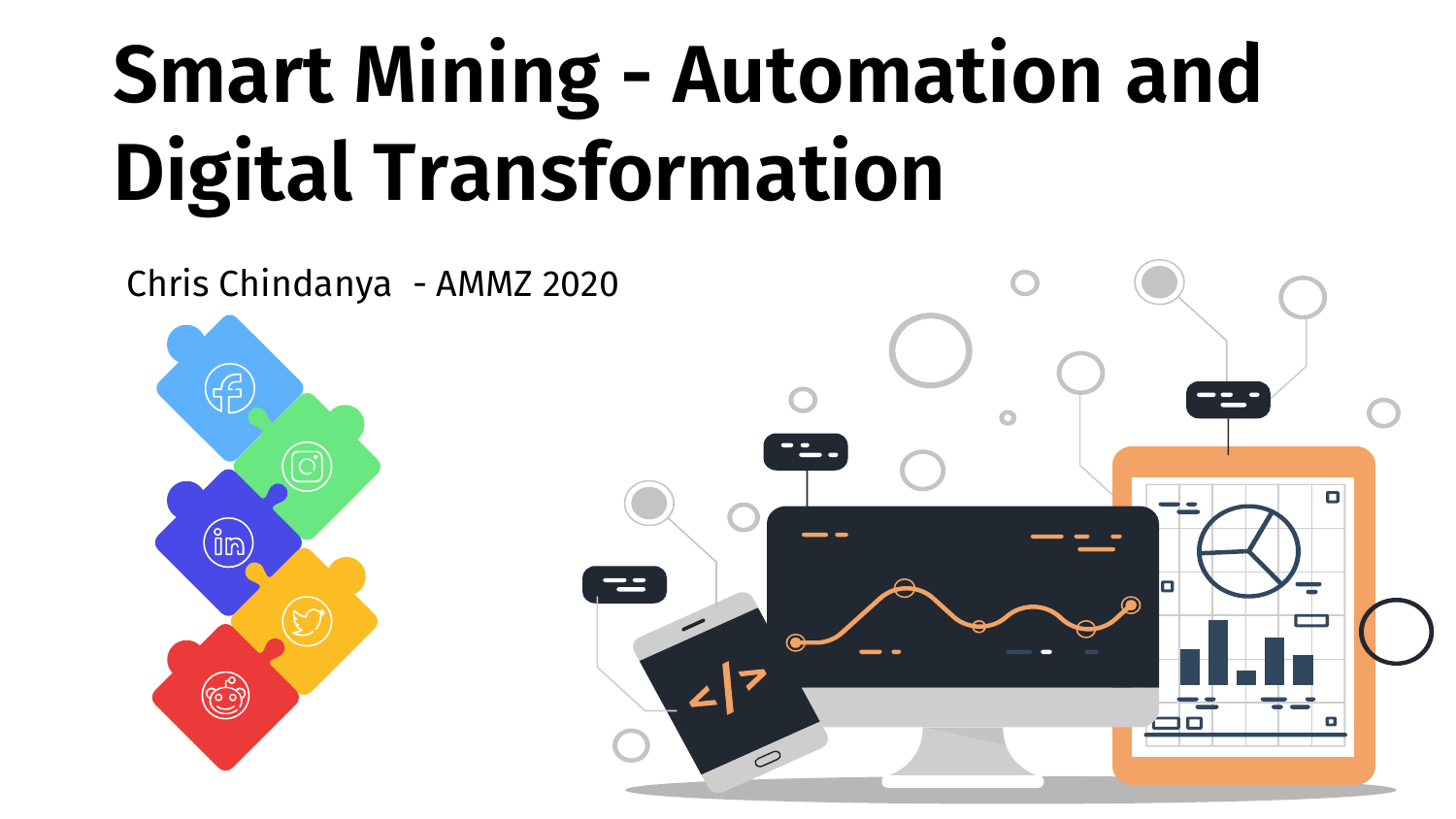# Smart Mining - Automation and Digital Transformation

"Digital transformation is not about updating your technology but about upgrading your strategic thinking." **David Rogers 2016 (**[Columbia Business School Alumni\)](http://www.amazon.com/dp/0231175442) The Digital Transformation Playbook

 $\equiv$ 

 $\mathcal G$ 

 $\Box$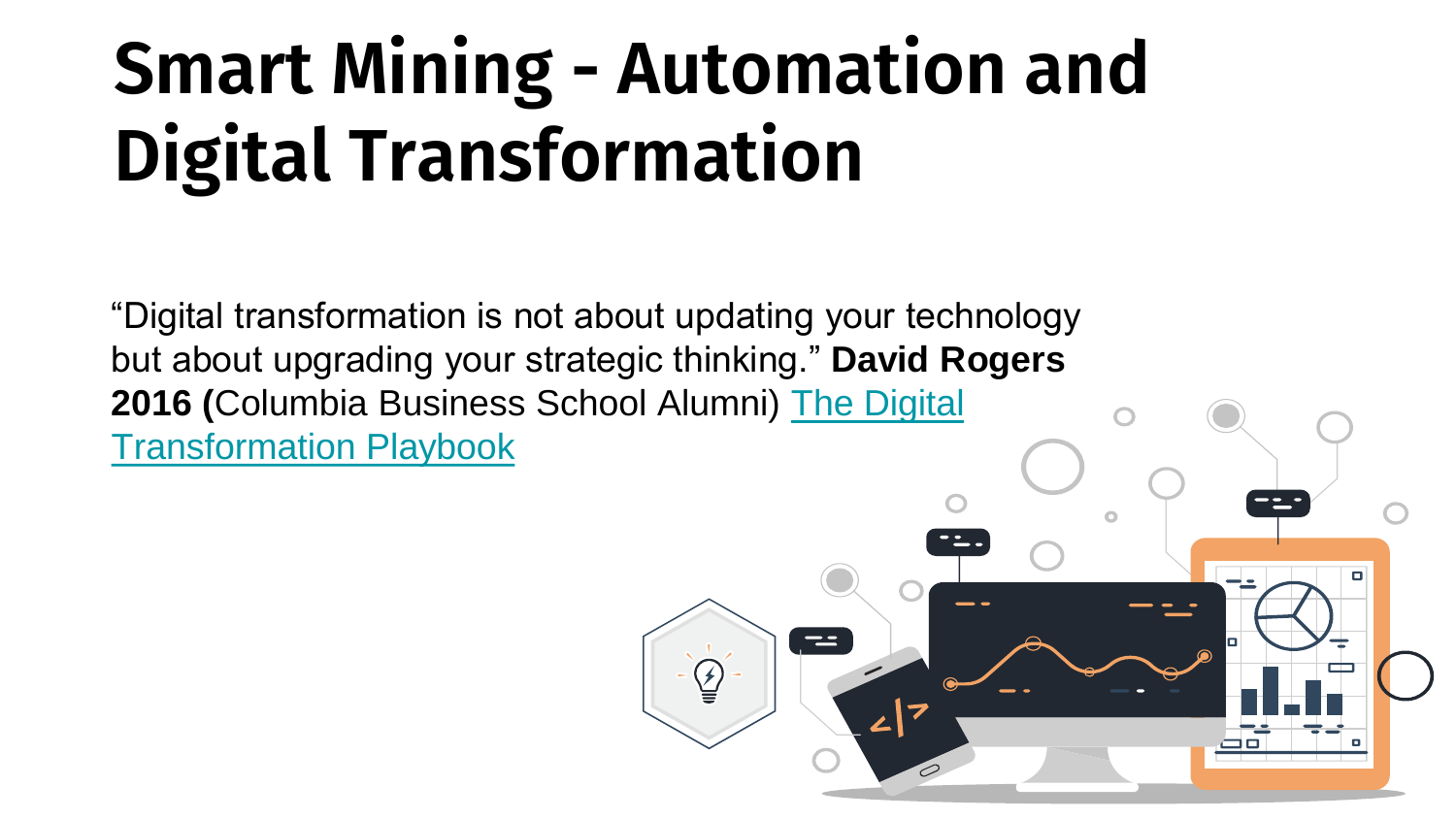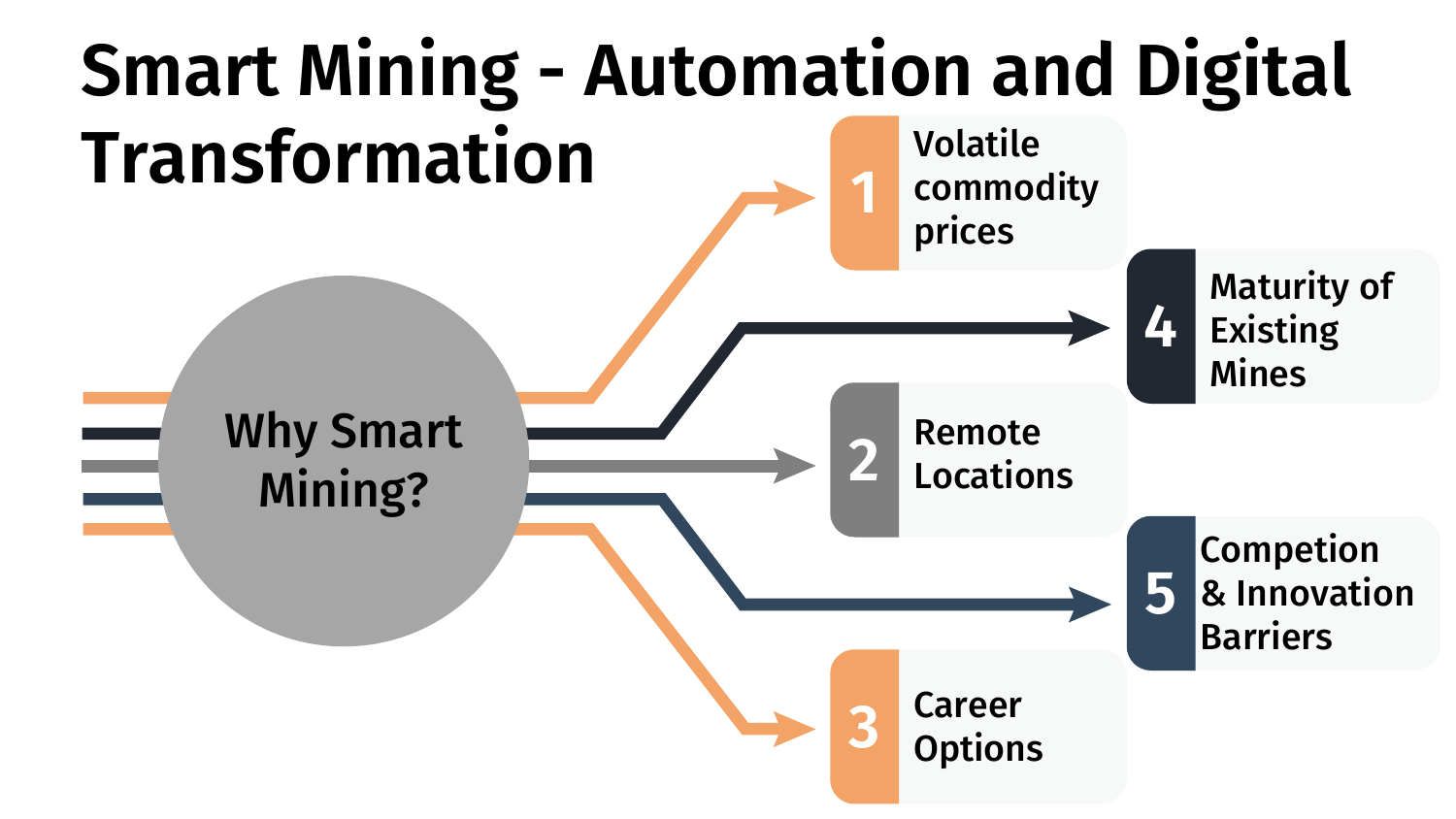# Organisation Outlook - External Factors

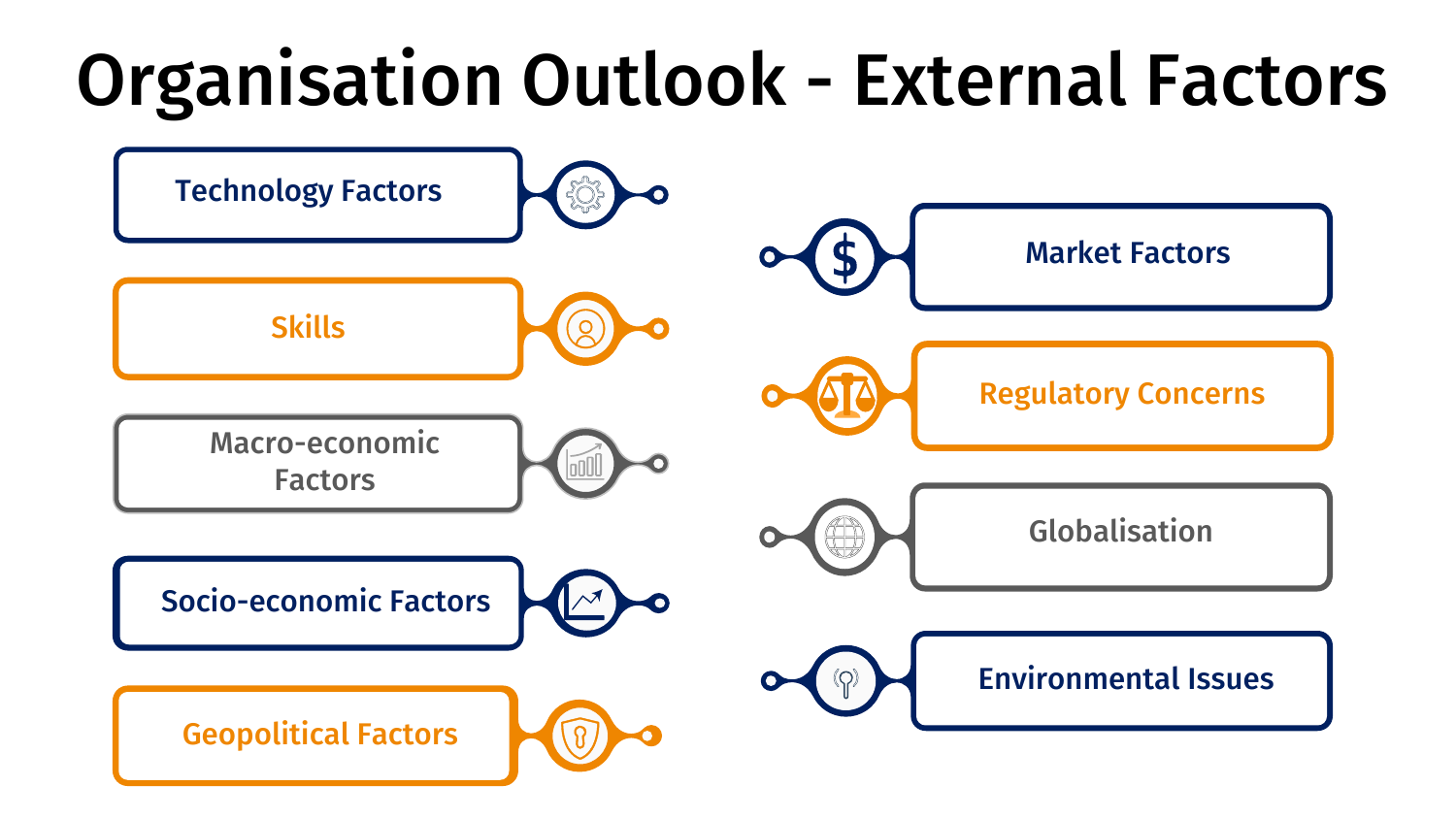## Focus on Technology Has risen to Top!



Source: PwC 17th Annual Global CEO Survey

Technology factors

Market Factors

Macro-economic factors

People skills

Regulatory concerns

Socio-economic factors

Globalisation

Environnmental Issues

Geopolitical factors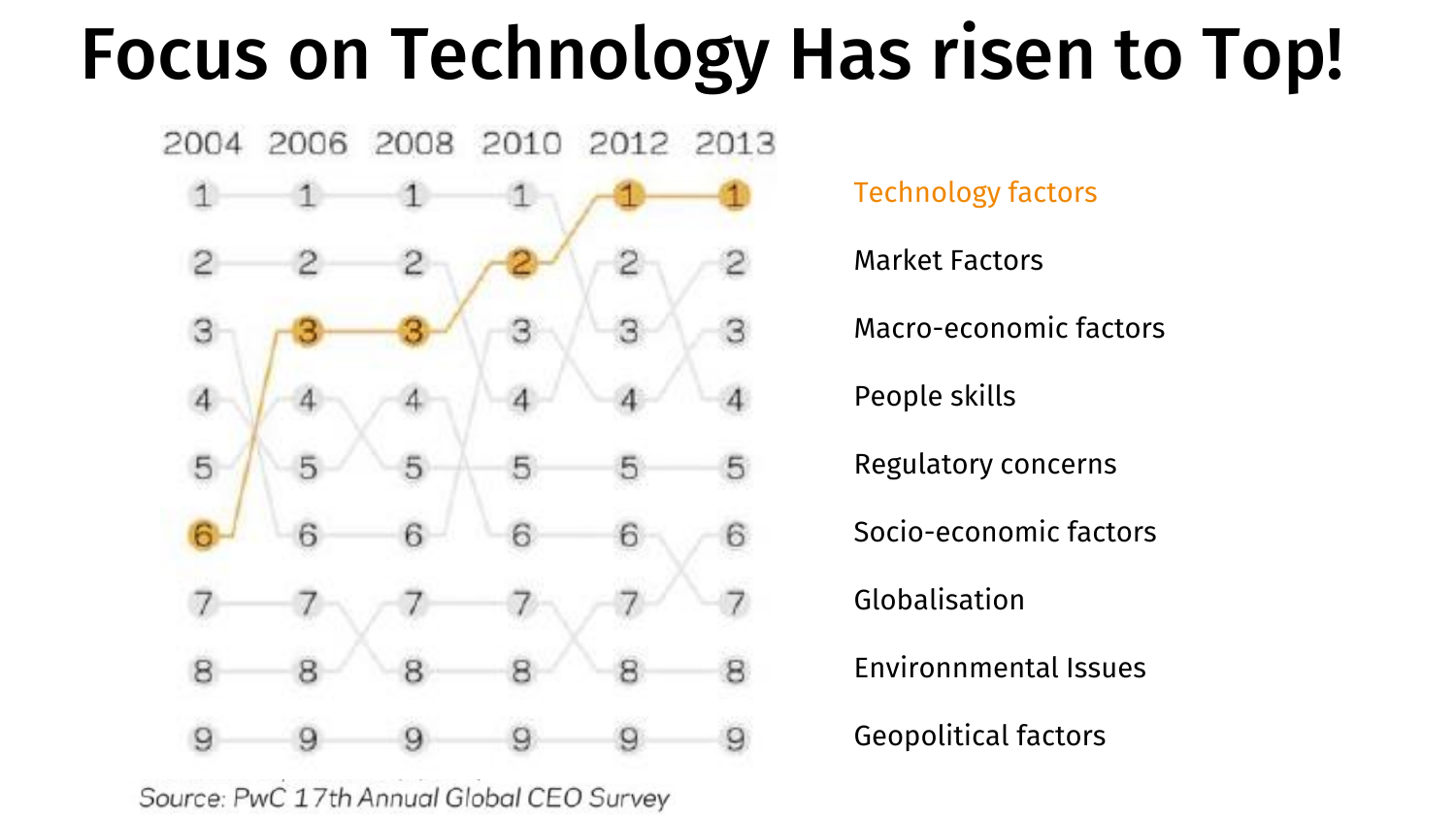# 5 Domains of Digital Transformation

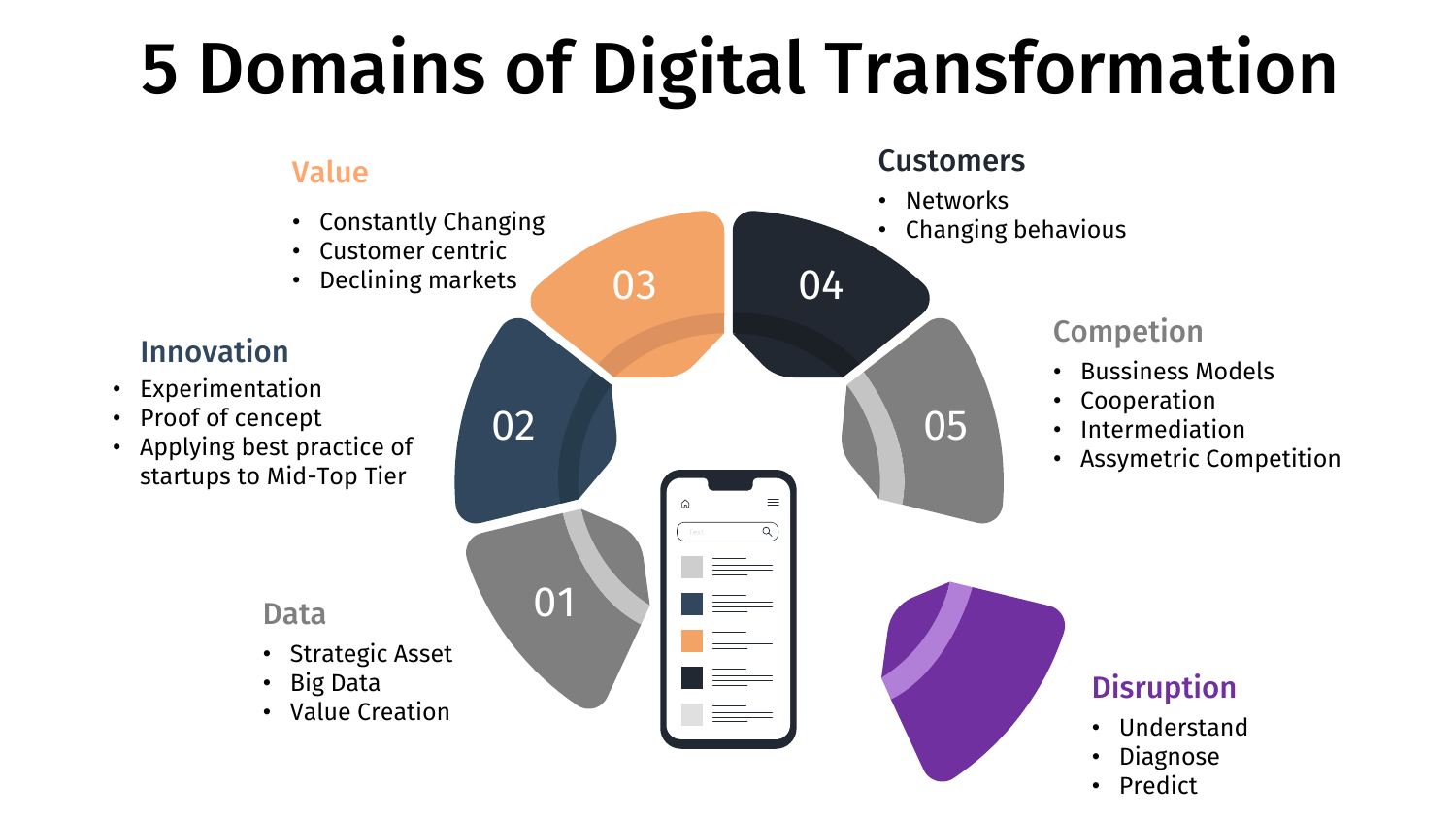## Mining Organisations Data Management

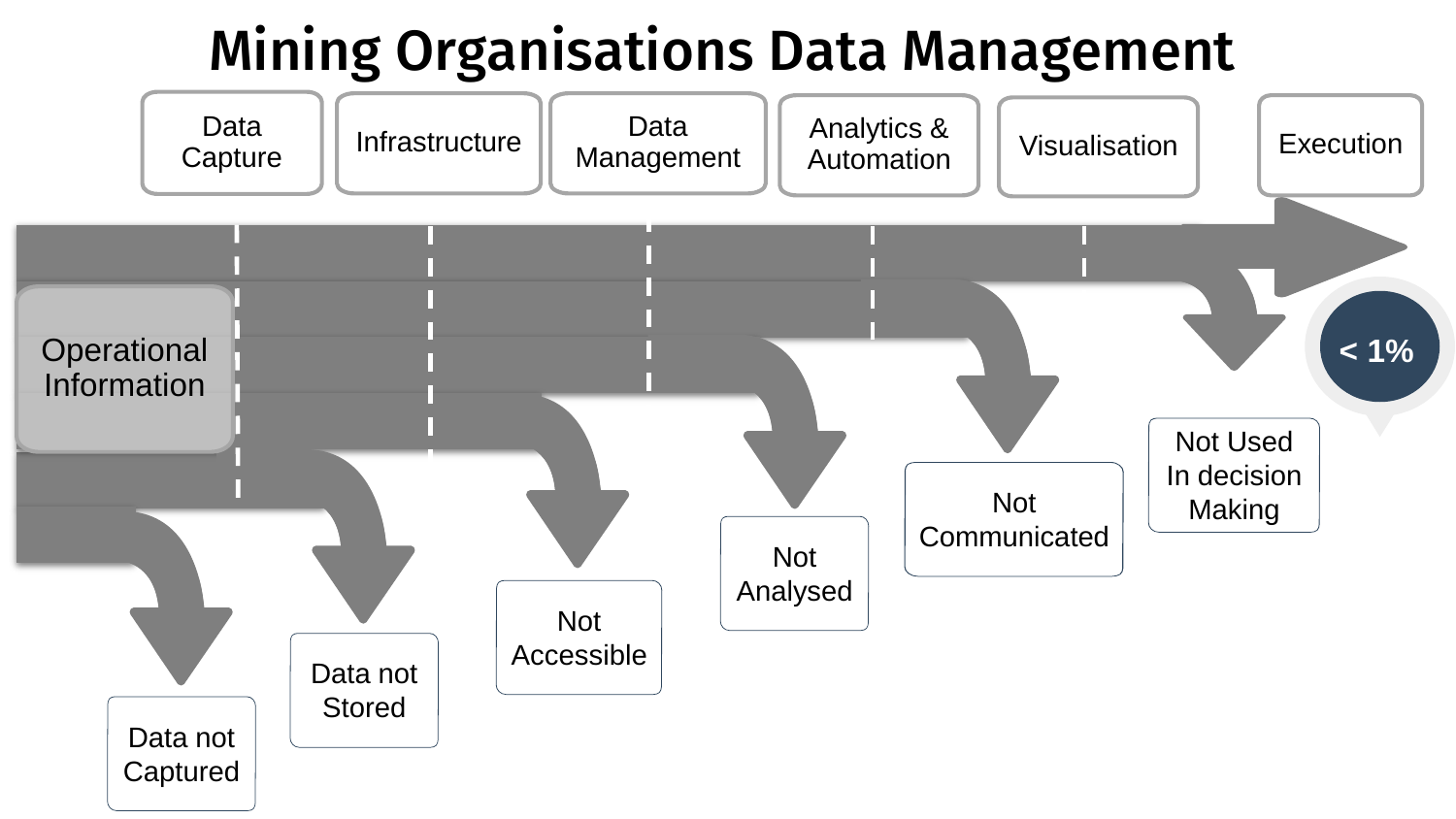### Digital Transformation Value-chain Overview

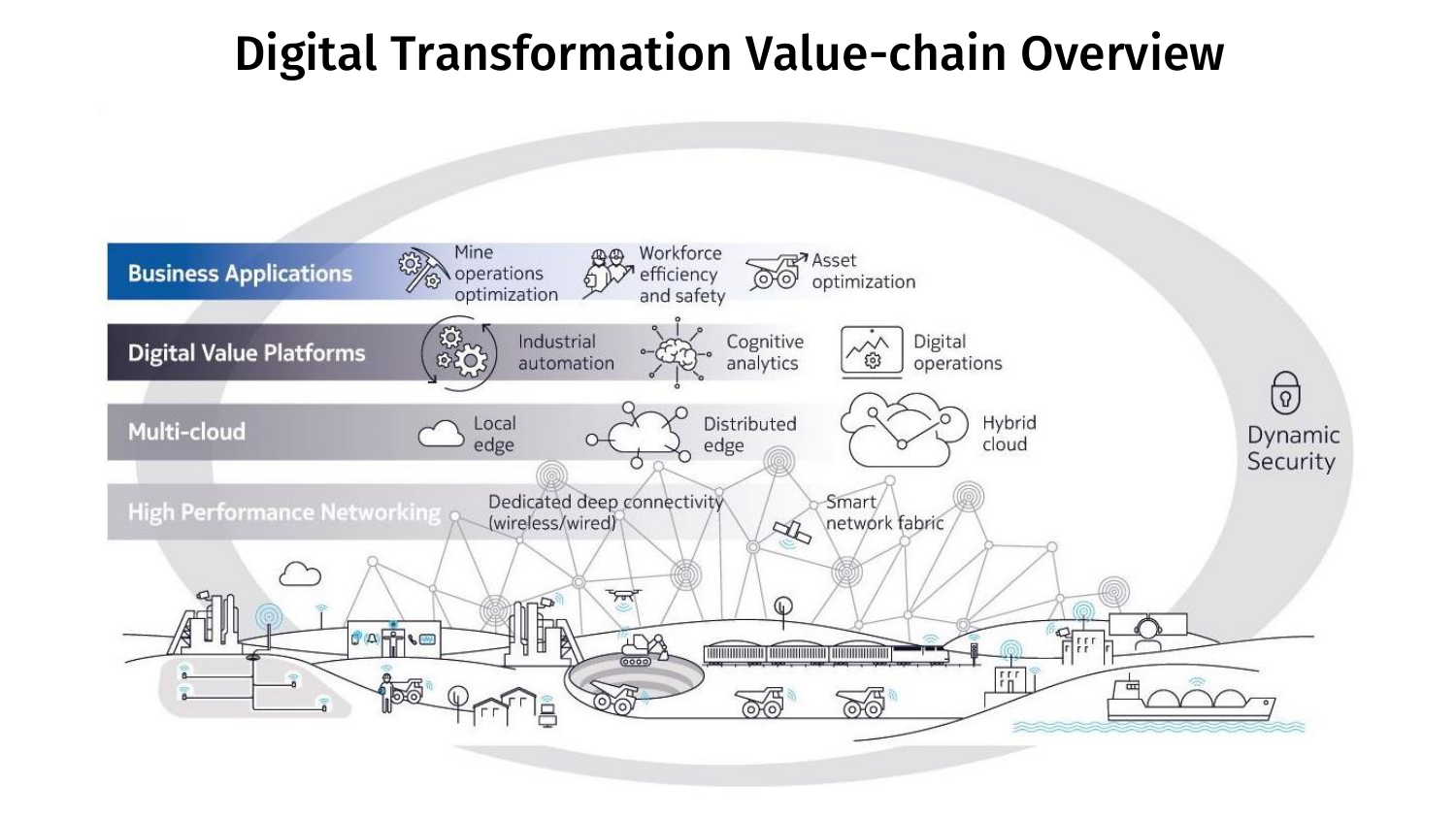### Connected Mine - IoT setup in UG Mines

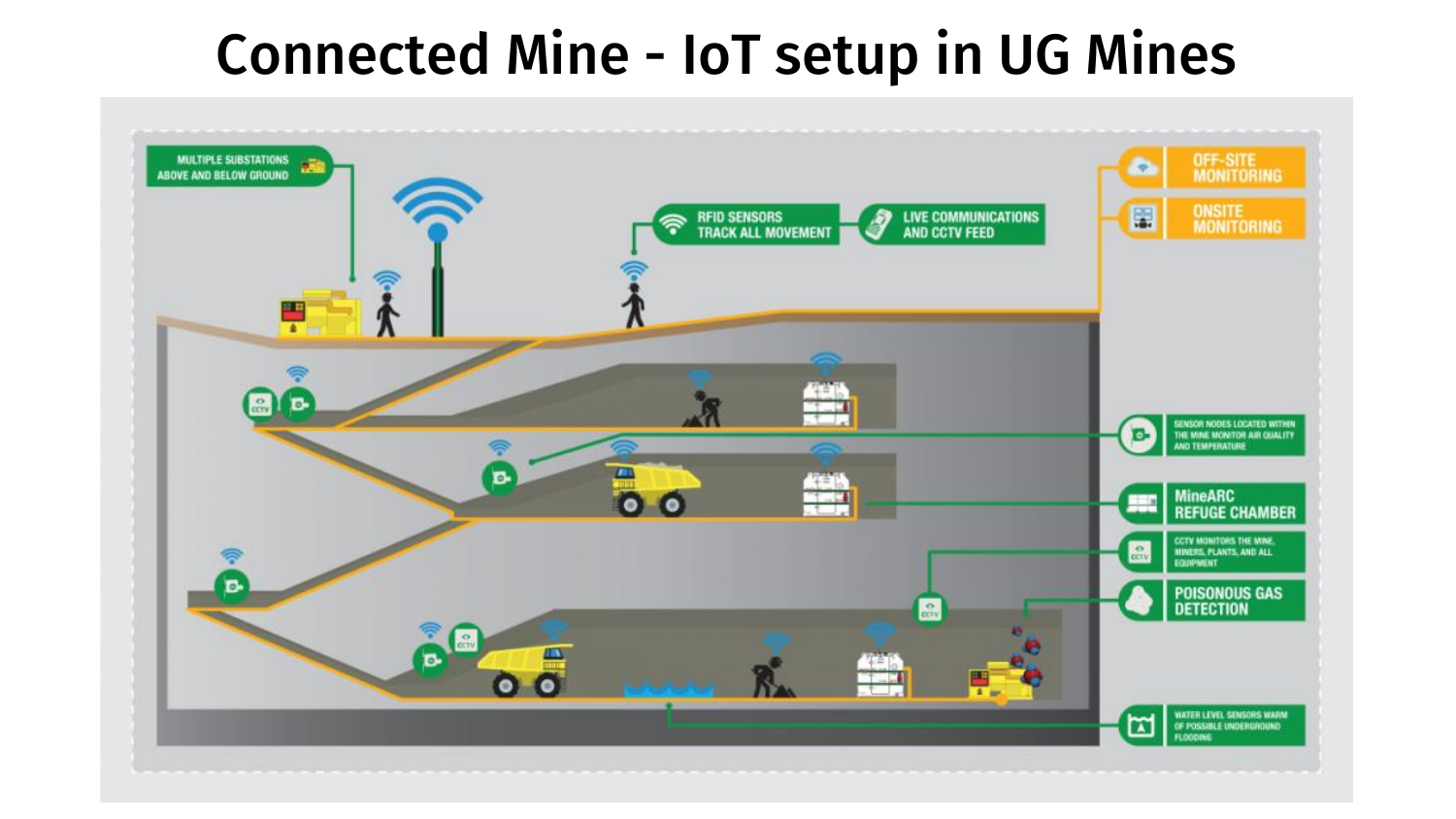## IoT in Mining - Some players pushing digitalisation

**NewTrax** – IoT Hub, Operations and Safety systems

**Mobilaris** – Digital Solutions for increased efficiency and safety

**Hexagon** – Digital Solutions for smart mining

**Honeywell** –Forge; Enterprise performance management solution

**Epiroc** – Certiq (Fleet Monitoring), **Mobilaris** (Situational awarenss)

**Sandvik** – AutoMine (Autonomous), OptiMine (Analytics)

**Multiple Vendors** – Ventilation on Demand Solutions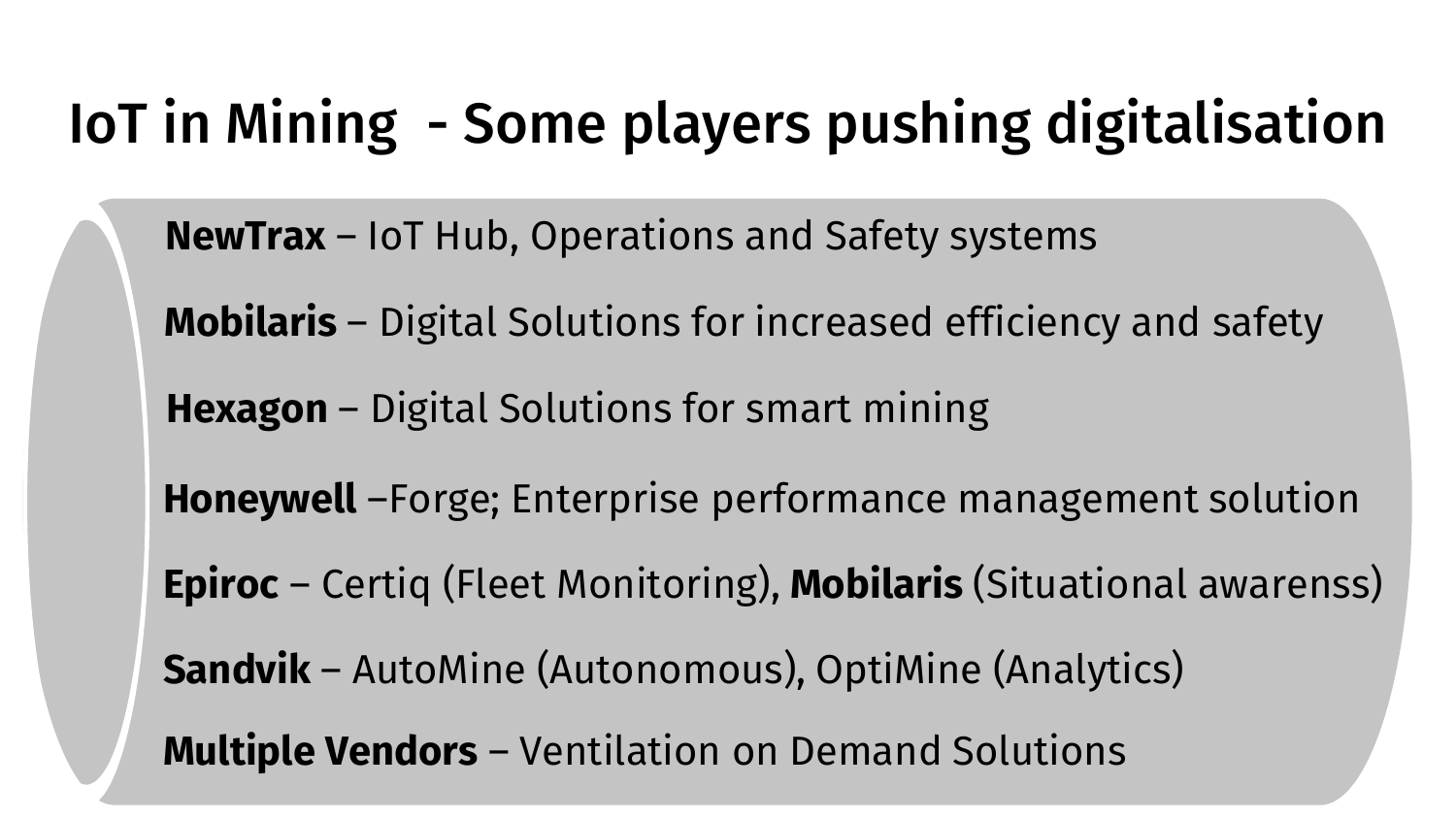## IoT in Mining - NewTrax Suite

**NewTrax** Underground Safety Systems

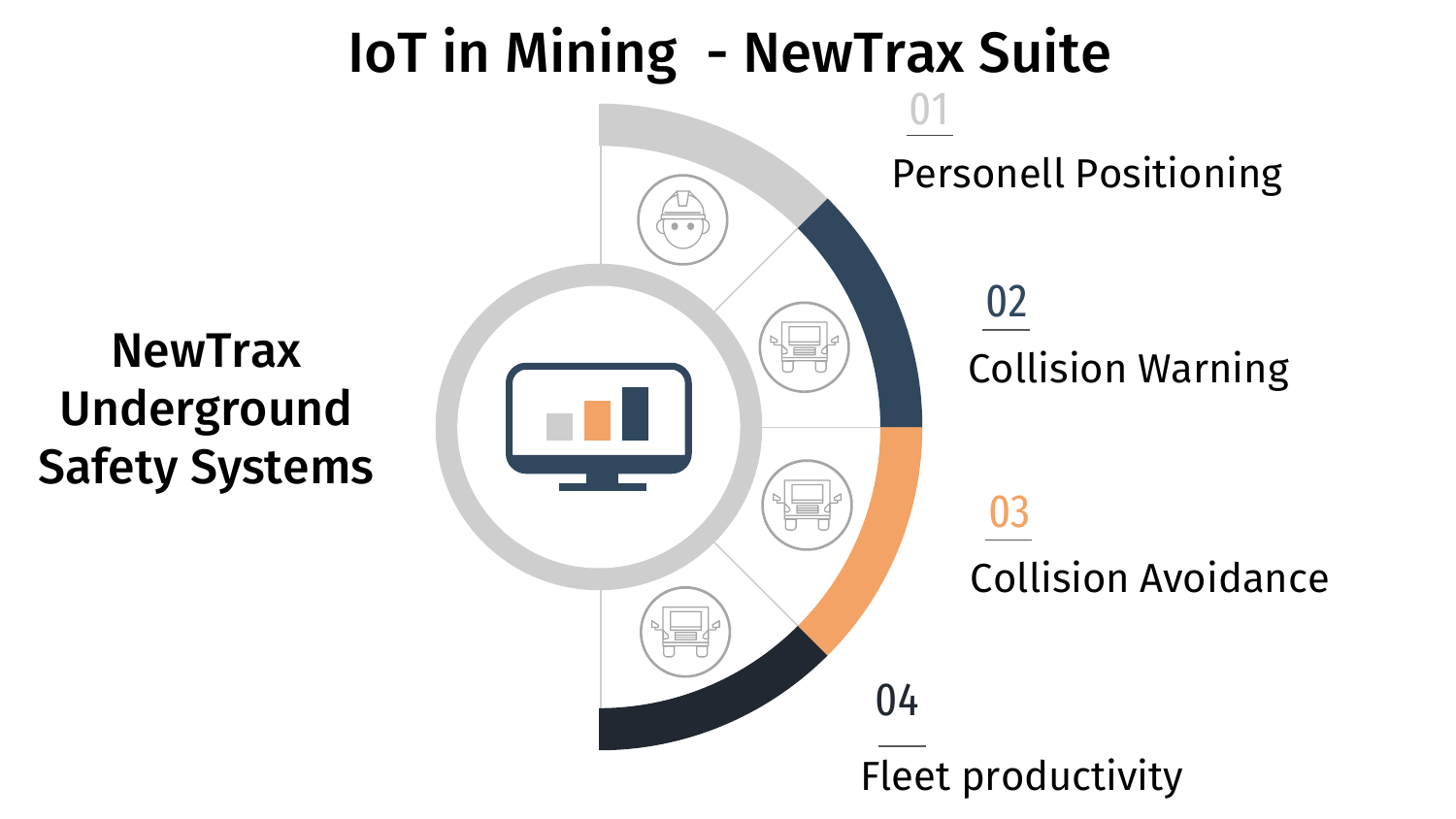### NewTrax – Personnell Positionning - Gwalia Mine



#### **St Barbara Gwalia Mine 2017**

#### **Features**

- RFID enabled Caplamps
- Tag board RFID Tag reader
- Evacuation Notification
- Distress Signalling
- Fall Detection
- Location Awareness
- Lone Worker Check-in

#### **Benefits**

- Monitor personnel location real-time
- Complete visibility and insight
- Enhanced control in emergency
- Works over multiple communication systems; WiFi, LTE, MineHop, Leaky Feeder
- Data available in real time via the Newtrax IoT Hub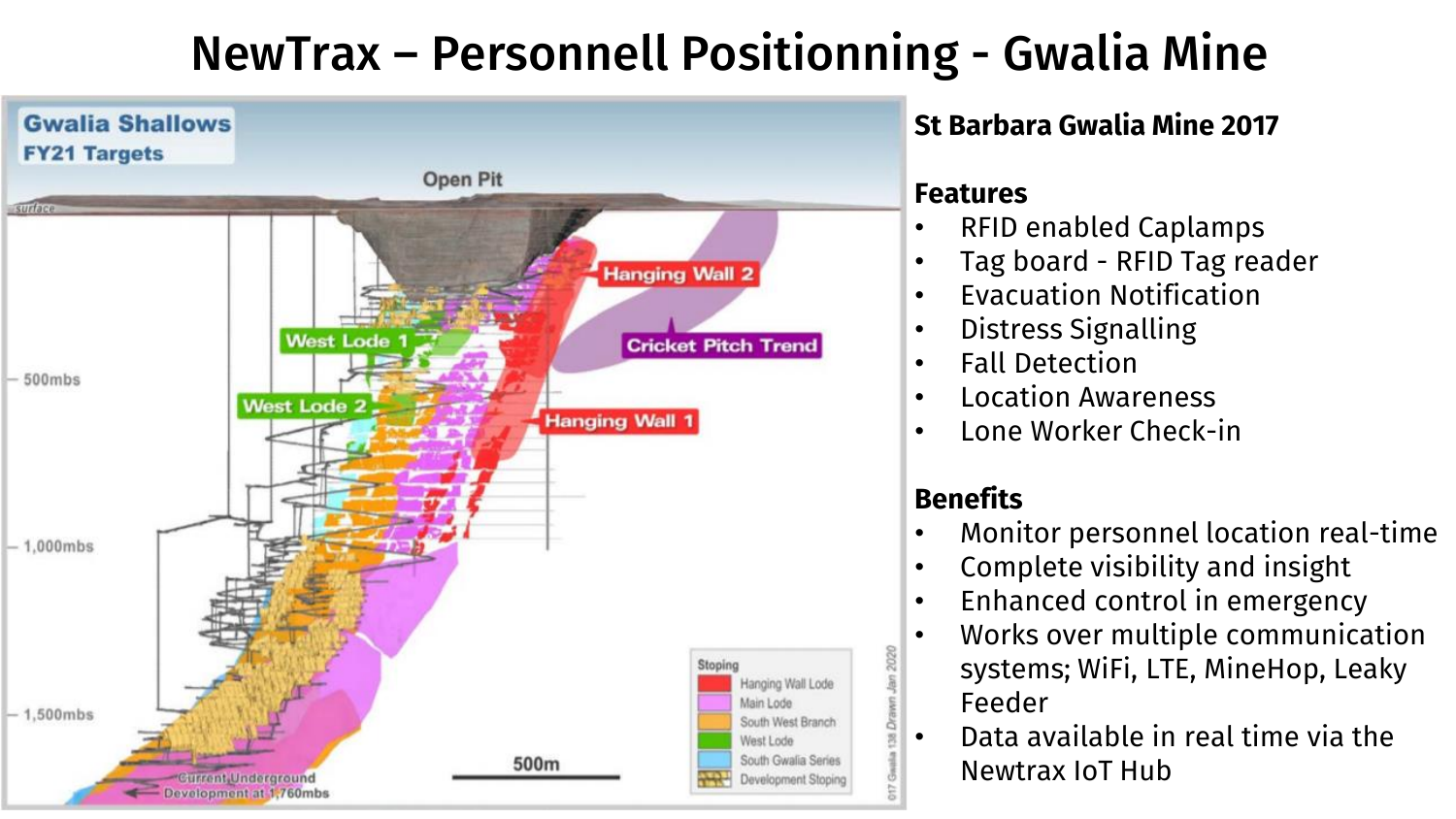## IoT in Mining - Certiq Insights (OEM)

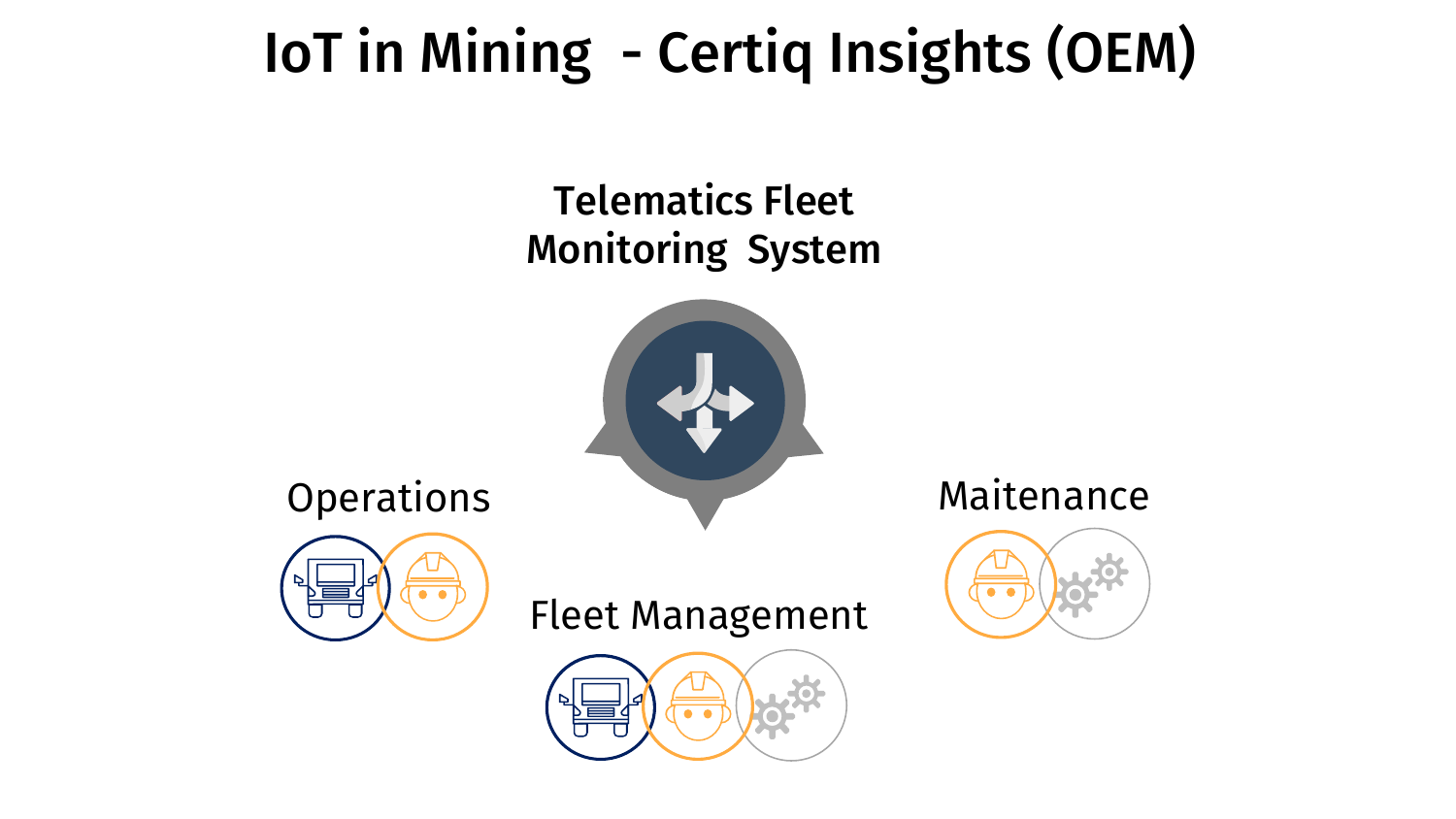### Epiroc – Certic - North Mine ( UG Haul Trucks)



**Perilya North Mine (2020)** (UG Haul Trucks)

#### **Features**

- Gathers, compares and communicates information
- Generates reports & notifications
- Surface & underground application
- Fleet or single machine tracking

#### **Benefits**

- Real-Time data
- Processed Data, Track KPI's
- Payload compliance
- Enables Short Interval Control
- Paves way to proactive maintenance
- Potential to reduce costs
- Low setup costs (Zero cost for us!)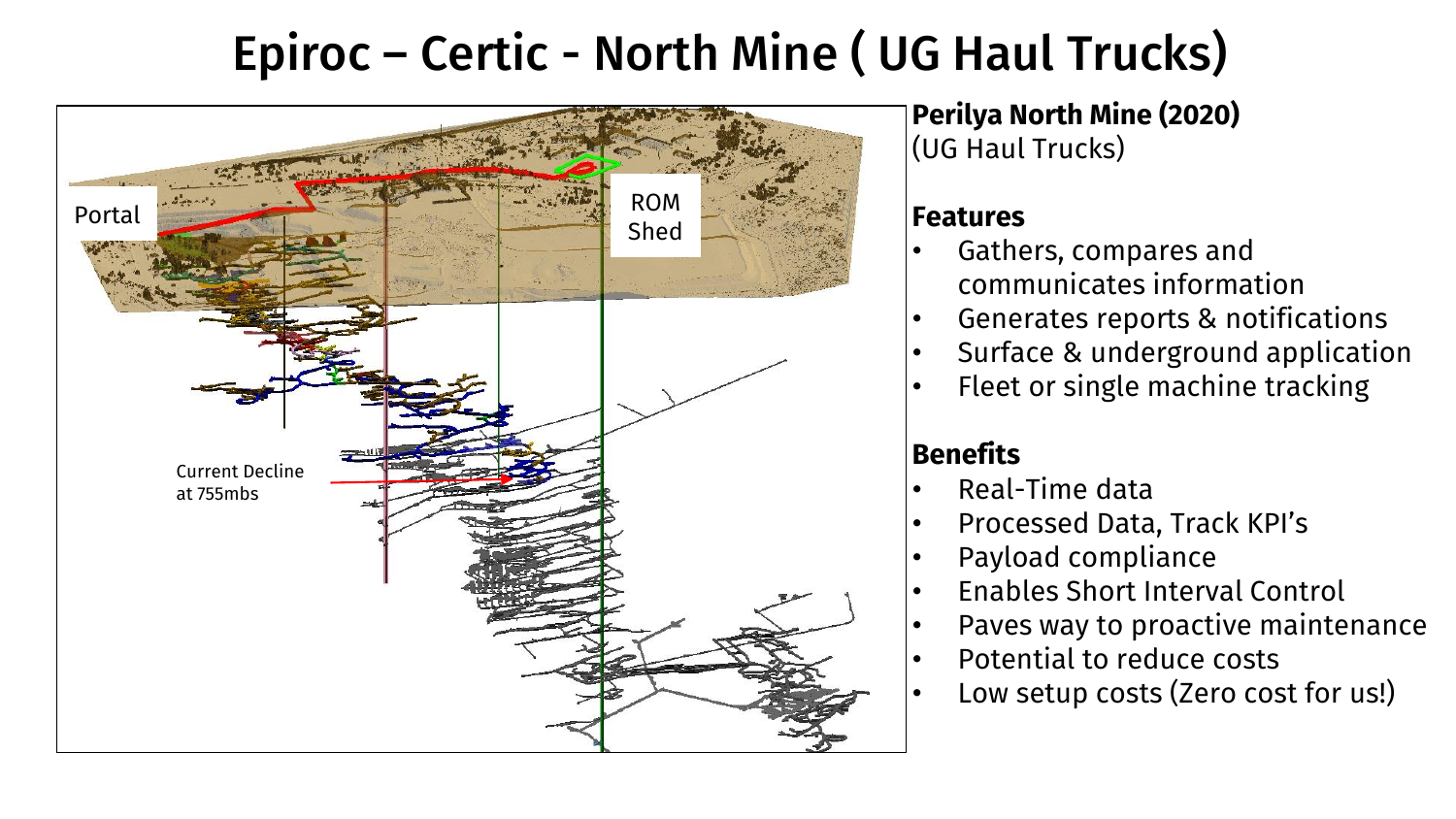| ● certiq.epiroc.com/#Operation/Utilization<br>C<br>$\leftarrow$<br>$\rightarrow$                                                                                                                              |                                                                                              |                                |                     |                    |                         |                      |                                                                             |                         |                        |                                     |                                 | ☆                     | È.<br>$\vdots$       |  |
|---------------------------------------------------------------------------------------------------------------------------------------------------------------------------------------------------------------|----------------------------------------------------------------------------------------------|--------------------------------|---------------------|--------------------|-------------------------|----------------------|-----------------------------------------------------------------------------|-------------------------|------------------------|-------------------------------------|---------------------------------|-----------------------|----------------------|--|
| v.2.21.0.8<br><b>C</b> Epiroc<br>Certiq   epiroc.com                                                                                                                                                          |                                                                                              |                                |                     |                    |                         |                      |                                                                             |                         |                        |                                     |                                 |                       |                      |  |
| <b>HOME</b>                                                                                                                                                                                                   | Α<br><u>ှ စ</u><br>CHRIS <b>v</b><br><b>MAINTENANCE</b><br><b>OPERATION</b><br><b>REPORT</b> |                                |                     |                    |                         |                      |                                                                             |                         |                        |                                     |                                 |                       |                      |  |
| Minetruck<br>$~<$ MT65<br>♤<br>$\blacktriangledown$ Machines (3)<br>$\overline{\phantom{a}}$<br>₩                                                                                                             |                                                                                              |                                |                     |                    |                         |                      |                                                                             |                         |                        |                                     | Daily 01 Oct 2020 - 07 Oct 2020 |                       |                      |  |
| $\circ \circ \bullet$<br><b>Operation &gt; Utilization</b>                                                                                                                                                    |                                                                                              |                                |                     |                    |                         |                      |                                                                             |                         |                        |                                     |                                 |                       |                      |  |
|                                                                                                                                                                                                               | Utilization % (3/3)<br>Utilization 24 % (3/3)                                                |                                |                     |                    |                         |                      |                                                                             |                         |                        |                                     |                                 |                       |                      |  |
| $100 -$<br>$\begin{array}{c} 75 \\ 6 \\ 6 \\ 25 \end{array}$<br>≺                                                                                                                                             |                                                                                              |                                |                     |                    |                         |                      | $100 -$<br>$\begin{array}{c} 75 \\ 60 \\ 50 \\ \hline 6 \\ 25 \end{array}.$ |                         |                        |                                     |                                 |                       | $\rightarrow$        |  |
| $\mathbf 0$                                                                                                                                                                                                   | 02 Oct<br>01 Oct                                                                             | 03 Oct                         | 04 Oct              | 05 Oct             | 06 Oct                  | 07 Oct               | $\mathbf 0$<br>01 Oct                                                       | 02 Oct                  | 04 Oct<br>03 Oct       | 05 Oct                              | 06 Oct                          | 07 Oct                |                      |  |
| ● Working ● Idle ● Not used<br>● Working ● Idle ● Not used<br><b>Utilization statistic</b><br><b>Utilization calendar</b>                                                                                     |                                                                                              |                                |                     |                    |                         |                      |                                                                             |                         |                        |                                     |                                 |                       |                      |  |
| Machine                                                                                                                                                                                                       | <b>Available time</b>                                                                        | <b>Worked hours</b>            | <b>Engine hours</b> | <b>Drill hours</b> | Hydraulic<br>pump hours | Tramming<br>hours    | <b>Idle hours</b>                                                           | Average<br>worked hours | Average drill<br>hours | Average<br>hydraulic<br>pump hours  | Average<br>tramming<br>hours    | Average idle<br>hours |                      |  |
| 3 machines                                                                                                                                                                                                    | 504                                                                                          | 215.5                          | 278.8               | $\mathsf{o}$       | $\mathsf{o}$            | 186.9                | 114.4                                                                       | 10.3                    | $\circ$                | $\mathsf{o}$                        | 8.9                             | 5.5                   |                      |  |
| <b>MT65-UDT22</b>                                                                                                                                                                                             | 168                                                                                          | 69.5                           | 87                  | $\mathsf{o}$       | $\mathsf{o}$            | 62.1                 | 38.8                                                                        | 9.9                     | $\mathsf{o}$           | $\mathsf{o}$                        | 8.9                             | 5.5                   |                      |  |
| <b>MT65-UDT21</b>                                                                                                                                                                                             | 168                                                                                          | 71.9                           | 96                  | $\mathsf{o}$       | $\circ$                 | 63.2                 | 38                                                                          | 10.3                    | $\circ$                | $\circ$                             | 9                               | 5.4                   |                      |  |
| <b>MT65-UDT23</b>                                                                                                                                                                                             | 168                                                                                          | 74                             | 95.8                | $\mathsf{o}$       | $\mathsf{o}$            | 61.6                 | 37.6                                                                        | 10.6                    | $\mathsf{o}$           | $\circ$                             | 8.8                             | 5.4                   | $\blacktriangledown$ |  |
| $\rangle$<br>C<br>〈〈 〈<br>Page<br>$\mathbf{1}$<br>of 1<br>У.                                                                                                                                                  |                                                                                              |                                |                     |                    |                         |                      |                                                                             |                         |                        |                                     |                                 | Displaying 1 - 3 of 3 |                      |  |
| 2/3 (67%)                                                                                                                                                                                                     | 2/3(67%)                                                                                     | $\rightleftharpoons$ 1/3 (33%) | 0/3(0%)             |                    |                         | $\mathbf{\Omega}$ 70 |                                                                             |                         |                        | 6<br>ь о<br>$\overline{\mathbf{3}}$ |                                 |                       |                      |  |
| 20:51<br>$x \equiv$<br><b>目</b><br>$\vert s \rangle$<br>$\circ$ z<br>$\blacksquare$<br>$\rho$ Type here to search<br>PE<br>$\mathbf{r}$<br>$\wedge$ $\Box$ $\mathcal{C}$ $\Phi$ $\Box$ ENG<br>-<br>21/11/2020 |                                                                                              |                                |                     |                    |                         |                      |                                                                             |                         |                        |                                     |                                 | 局                     |                      |  |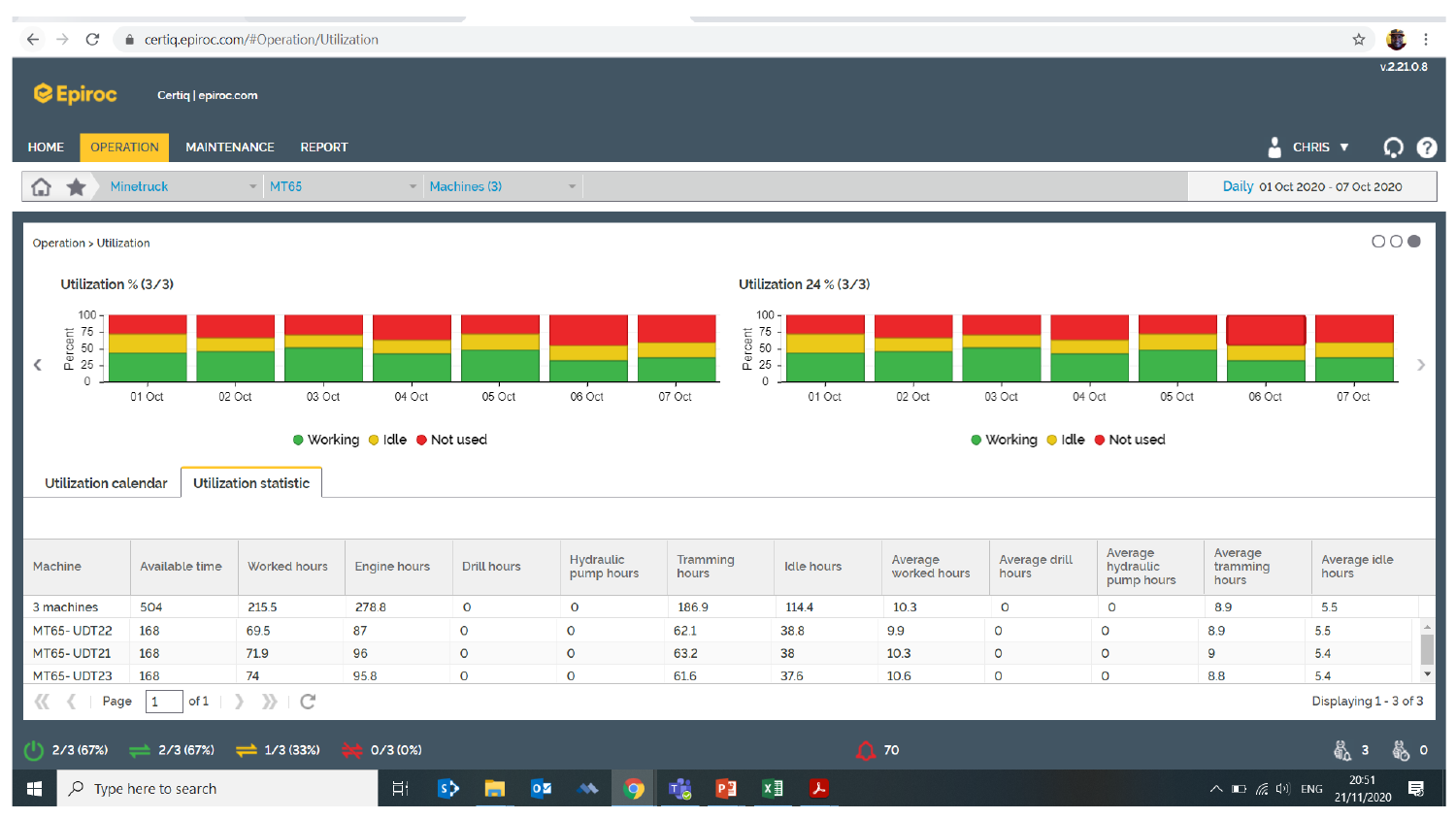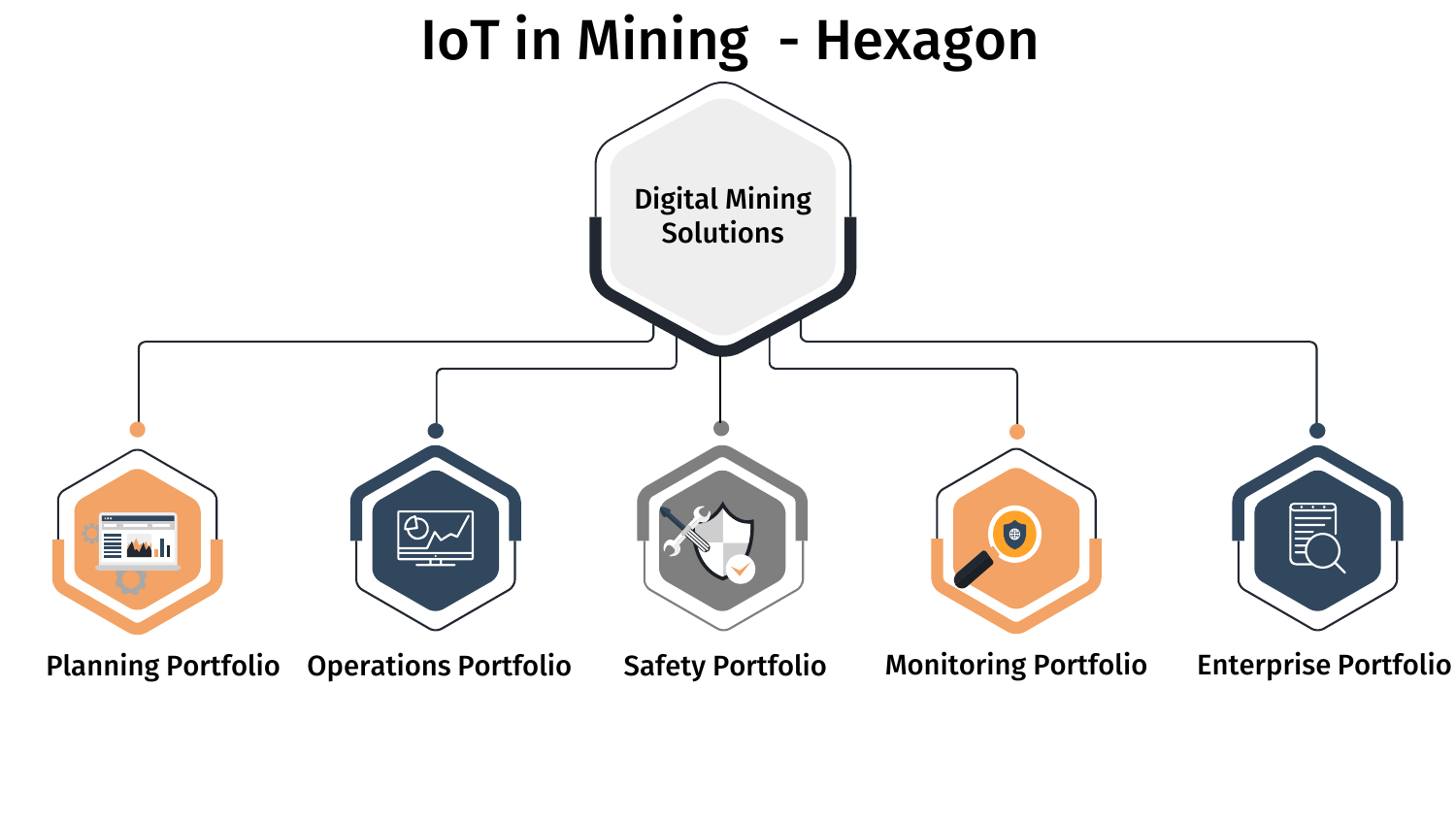### Hexagon – Mine reporting system – Leinster UG Nickel Mine



9760 VEN DEC Cycle #1900 Report

#### **Features**

• Portable Tablet interphase

**Thiess Global (BHP Site) 2018**

- Activity and idle time tracking
- Track miners and equipment
- Track headings
- Short interval control tool
- Cycle, utilisation & cost reports

#### **Benefits**

- Digitise checklists and tasks
- Improved utilization
- Heading productivity analysis
- Short interval control scheduling
- Improves schedule compliance
- Predictive maintenance solution
- Seamless asset tracking